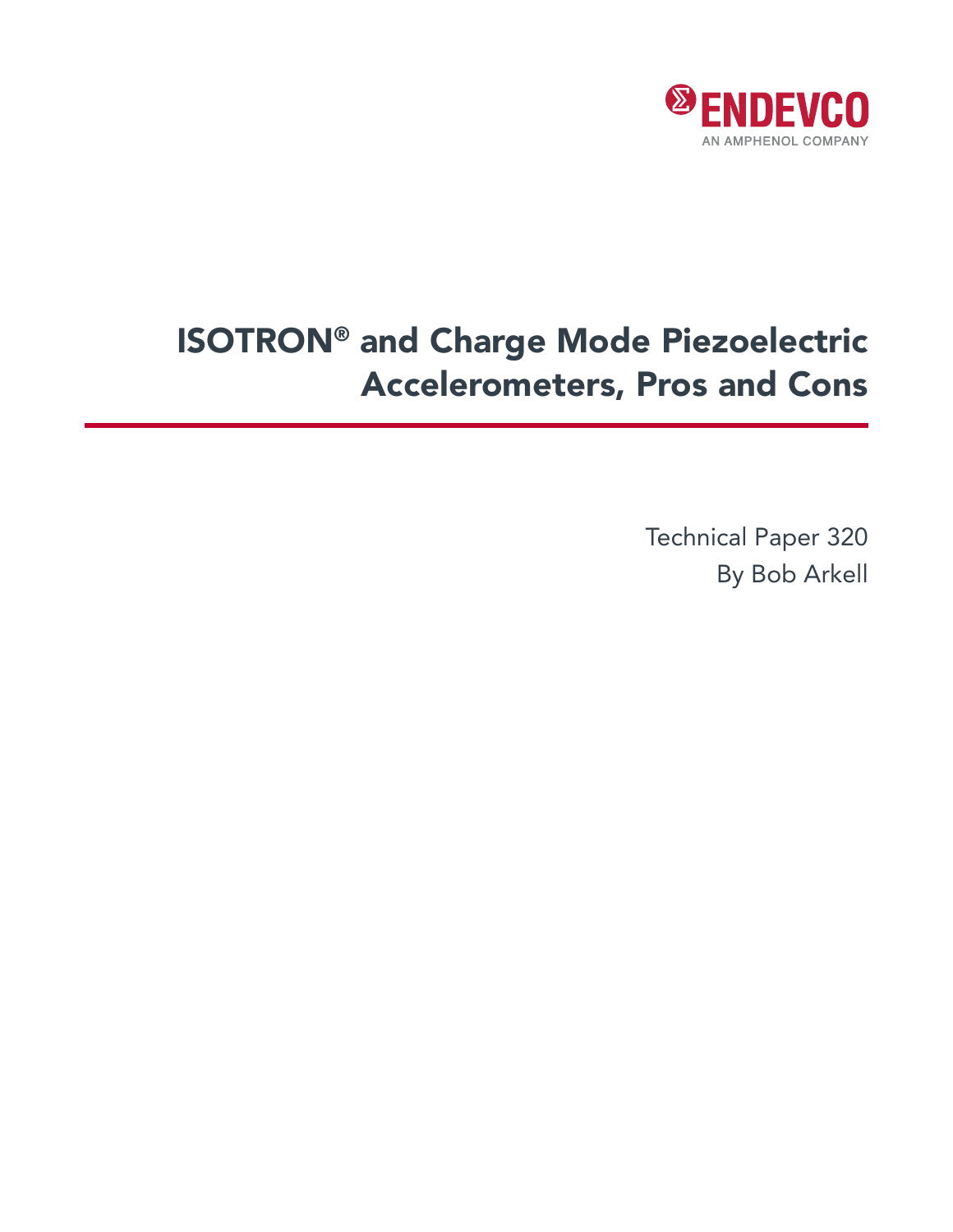

Should one use a high impedance PE type charge mode accelerometer, or one with internal electronics (IEPE)? This is one of the most commonly asked questions fielded by our application engineers. Aside from the key determining factor, namely their operating temperature ranges, there are four important factors that deserve careful consideration.

#### 1. Dirty environments

With any type of measurement system, every component in the measurement chain (the sensor, cable, and amplifier) should be kept clean and dry in order to achieve the desired performance characteristics. If water gets into the cable connector, for example, a fault condition will develop in either PE or IEPE system. However, PE accelerometers are especially sensitive to external contamination due to their high impedance nature. This requires more care in daily maintenance. In test environments, where heavy moisture and contaminants exist, the low output impedance of IEPE sensors have an obvious advantage.

**IEPE sensors have an advantage where heavy moisture and contaminants exist.**

#### 2. Long cable run

Signal-to-noise ratio in the PE based system is a function of the amount of capacitance (length of cable) between the sensor and the charge amplifier. In applications where long cables (over 200 ft) are needed between the charge amplifier and the accelerometer, two points require consideration:

a) With a typical charge amplifier, the addition of 6000 pF of cable capacitance (200 ft) will increase the noise floor of the amplifier by about 4 times. Although the relationship between cable length and amplifier noise is not linear, the noise increase from less than 50 ft of cable is typically considered negligible.

b) With a very long cable run, the difference in cost between noise treated cables and ordinary coaxial cables may be significant.

**The noise increase from less than 50 ft of cable is typically considered negligible.**

### 3. Range flexibility

One of long-standing advantages of PE based system is its ability to change its usable dynamic range. In a typical shock and vibration measurement application, the range of measurement is unknown. During the equipment selection/ setup process, the test engineer usually estimates the required maximum range based on past experiences, and supplements that with a safety factor when choosing the range of the accelerometer. With an IEPE accelerometer, if the peak acceleration level exceeds the engineer's estimates, part of the accelerometer output signal would appear clipped, because the full scale range (rated maximum output swing) of the transducer is fixed at the factory. The engineer has no other option but to employ a different model with a higher range.

## **PE based systems can change their usable dynamic range.**

On the other hand, with a high impedance PE transducer and an external charge amplifier, the engineer can manipulate the full scale range adjustment on the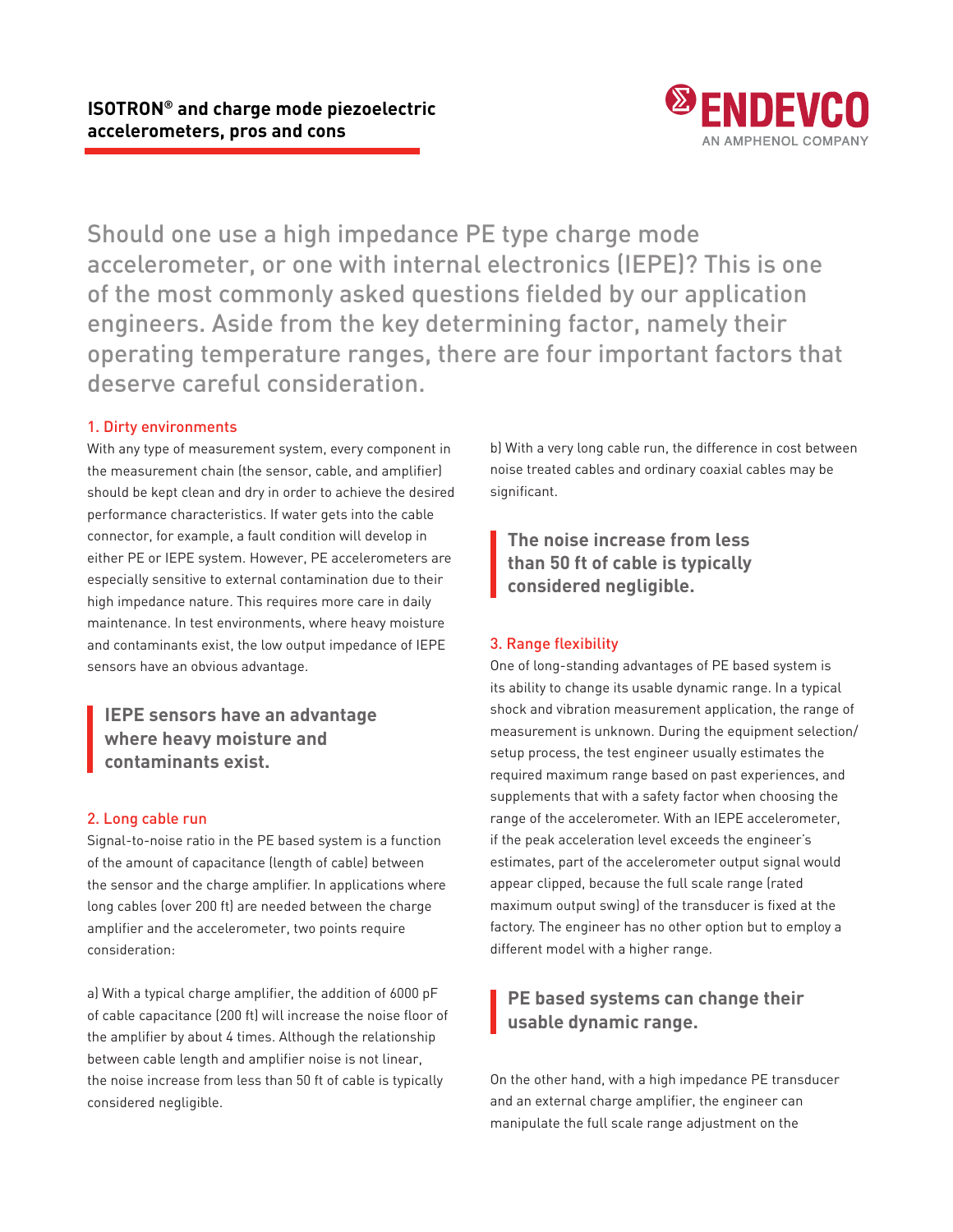amplifier, and the test may continue without requiring a substitution. This is due to the fact that most PE accelerometers are capable of greater than 120 dB of dynamic range. Using an external charge amplifier gives the user the flexibility to customize the operating range in any given test.

#### 4. Durability

Consider the following scenario—two piezoelectric accelerometers with identical physical design. One is equipped with internal electronics (IEPE), the other without (PE). It is undeniable that the PE type scores much higher than the IEPE type in mean-time-between-failure (MTBF) due to its simplicity. This distinction is most relevant when applied to extreme environmental conditions. In many environmental stress screening (ESS) applications where the accelerometers are usually inside the test chamber, the transducers will experience the same thermal cycling and dynamic profile that the test article is exposed to. If an IEPE accelerometer is used in this case, the internal amplifier and the crystal element sees the chamber condition at all times. With a PE accelerometer, on the other hand, the charge amplifier would be sitting outside of the chamber at ambient condition, minimizing the unnecessary stress on the amplifier. It can therefore be argued that PE accelerometers are more durable than IEPE types under certain conditions.

**PE accelerometers are more durable than IEPE types under certain conditions and can operate at higher temperatures.**

In addition, all electronic components, including the internal amplifier inside all IEPE type designs, are sensitive to ESD damage. It is not difficult to "fry" the circuit of an IEPE transducer on a very low humidity day when ESD precaution was not exercised. PE accelerometers, however, are inherently insensitive to ESD.

There are many situations that one type of accelerometer design is preferred over the other. It is necessary to consider all the advantages and limitations before selecting between PE and IEPE. When in doubt, our experienced Application Engineers will help you choose the right type for your specific applications.

| <b>Comparison of PE and IEPE Accelerometers</b>                                                                                                                                                                                                                                                                                                                                                                                                                  |                                                                                                                                                                                                                                                                                                                                                                                                                                                                                      |
|------------------------------------------------------------------------------------------------------------------------------------------------------------------------------------------------------------------------------------------------------------------------------------------------------------------------------------------------------------------------------------------------------------------------------------------------------------------|--------------------------------------------------------------------------------------------------------------------------------------------------------------------------------------------------------------------------------------------------------------------------------------------------------------------------------------------------------------------------------------------------------------------------------------------------------------------------------------|
| Advantages- PE (piezoelectric)                                                                                                                                                                                                                                                                                                                                                                                                                                   | Limitations- PE (piezoelectric)                                                                                                                                                                                                                                                                                                                                                                                                                                                      |
| 1. Adjustable full scale output<br>through range changes in<br>charge amplifier<br>2. High temperature operation<br>to 700°C available for special<br>purpose devices<br>3. Interchangeable with<br>existing charge systems<br>with no system compatibility<br>issues<br>4. Simpler design, fewer parts,<br>more durable<br>5. Charge converter electronics<br>is usually at ambient<br>condition, away from test<br>environment, minimizing<br>necessary stress | 1. More care/attention is<br>required to install and<br>maintain high impedance<br>systems at peak operating<br>condition<br>2. Special low noise cable<br>required to minimize<br>triboelectric noise<br>(generated by cable motion)<br>3. Capacitive loading from long<br>cable run results in noise<br>floor increase<br>4. External charge amplifier is<br>required for operation                                                                                                |
| Advantages-IEPE<br>(Isotron, Piezotron, etc.)                                                                                                                                                                                                                                                                                                                                                                                                                    | Limitations-IEPE<br>(Isotron, Piezotron, etc.)                                                                                                                                                                                                                                                                                                                                                                                                                                       |
| 1. Less operator attention,<br>training and installation<br>expertise required<br>2. Uses standard coaxial cable<br>or ribbon wire<br>3. Drives long cables without<br>noise increase or loss of<br>resolution<br>4. Operates directly into many<br>data collectors with built-in<br>constant current input<br>5. Operates across slip rings<br>6. Lower total system cost per<br>channel                                                                        | 1. Full scale output<br>characteristics fixed within<br>sensor-lack of range<br>adjustability<br>2. Relatively limited<br>temperature range (<125°C<br>for general purpose, <175°C<br>for special purpose)<br>3. Discharge time constant<br>(affects low frequency<br>response characteristics) is<br>fixed within the sensor<br>4. Sensitive to ESD<br>(Electrostatic Discharge)<br>5. The built-in amplifier is<br>always exposed to the same<br>test environment as the<br>sensor |